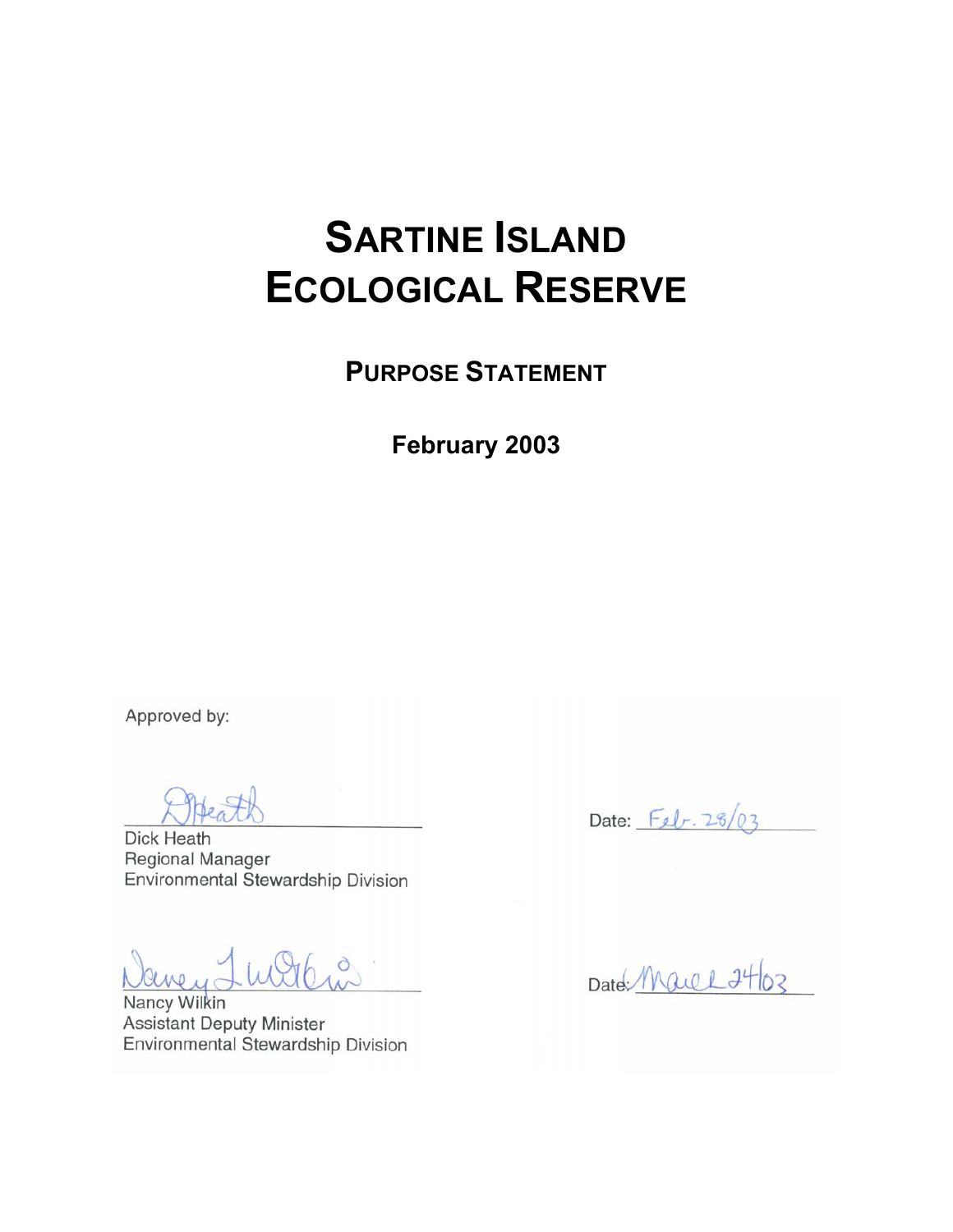## **SARTINE ISLAND ECOLOGICAL RESERVE Purpose Statement**

Ecological reserves are areas selected to preserve representative and special natural ecosystems, plant and animal species, features and phenomena. The key goal of ecological reserves is to contribute to the maintenance of biological diversity and the protection of genetic materials. All consumptive resource uses and the use of motorized vehicles are prohibited. **Sartine Island Ecological Reserve is closed to the public to protect the nesting birds and their habitat.**

### **Primary Role**

The **primary** role of Sartine Island Ecological Reserve is to protect internationally important nesting sites and terrestrial habitat for breeding birds, many of which are rare and endangered. Together with Triangle Island Ecological Reserve and Beresford Island Ecological Reserve, it represents the single most important seabird area in Pacific Canada. This highly productive marine region off the northern tip of Vancouver Island is home to an estimated 55% of the world's population of Cassin's auklets. Sartine Island itself has the second largest Cassin's auklet colony in the world. Other migratory seabirds, including common murres, Brandt's cormorants, tufted puffins, glaucous-winged gulls, pelagic cormorants, black oystercatchers, pigeon guillemots, petrels, albatross and shearwaters utilize the area for critical breeding, nesting, and marine foraging habitat. Given the sensitivity of seabird nesting and foraging sites, this reserve is closed to public access.

In addition to being important to seabirds, the island supports an endemic race of deer mouse and haul-out sites for the endangered northern sea lion.

#### **Secondary Role**

The **secondary** role is to protect special natural values and features. Extreme weather conditions, isolation, and the physical environment have created an environment that supports plant communities which are both unique in composition and expression. The island is treeless and has few shrubs  $-$  it is dominated by a herb layer of dune wildrye grass.

Sartine Island contributes to the representation of the Vancouver Island Shelf *Terrestrial* Ecosection (VIS) which between Beresford, Sartine, Triangle, Lanz and Cox Islands (collectively known as the Scott Islands), is almost entirely protected. These islands also contribute to the protection of the Vancouver Island Shelf *Marine* Ecosection (VIS), which is poorly represented in the protected areas system at 5.4%.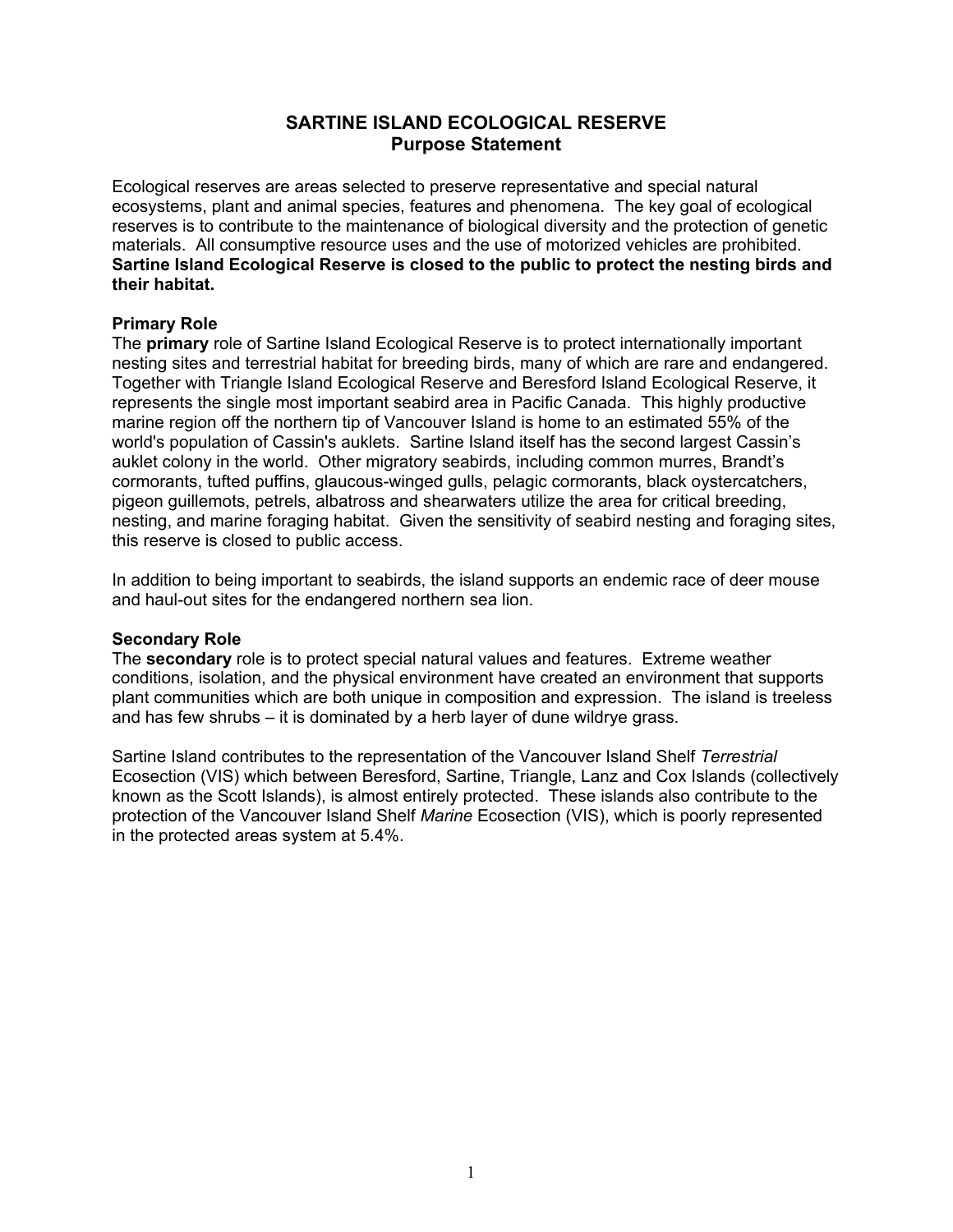# **Management Issues**

| <b>Known Management Issue</b>                 | <b>Response</b>                                            |  |
|-----------------------------------------------|------------------------------------------------------------|--|
| Impacts of maintenance of the                 | Reinforce precautionary principle with no-trace<br>➤       |  |
| Environment Canada weather station (i.e.      | maintenance activities.                                    |  |
| introduction of contaminants and exotic       | $\triangleright$ Monitor and enforce permit.               |  |
| species, disturbance of birds by              | Ensure mutual understanding with Environment               |  |
| helicopters, impacts on burrows and eggs)     | Canada of the significance of the values.                  |  |
| Lack of knowledge and awareness of            | Undertake cultural inventory of ecological reserve in<br>➤ |  |
| cultural values                               | conjunction with First Nations.                            |  |
| Impacts of visitation on cultural and natural | In conjunction with First Nations, develop<br>➤            |  |
| values                                        | interpretative program offsite.                            |  |
|                                               | Enhance relations with other jurisdictions.<br>≻           |  |
|                                               | Encourage more formal monitoring and reporting<br>➤        |  |
|                                               | system.                                                    |  |
|                                               | Recruit a volunteer ecological reserve warden.<br>➤        |  |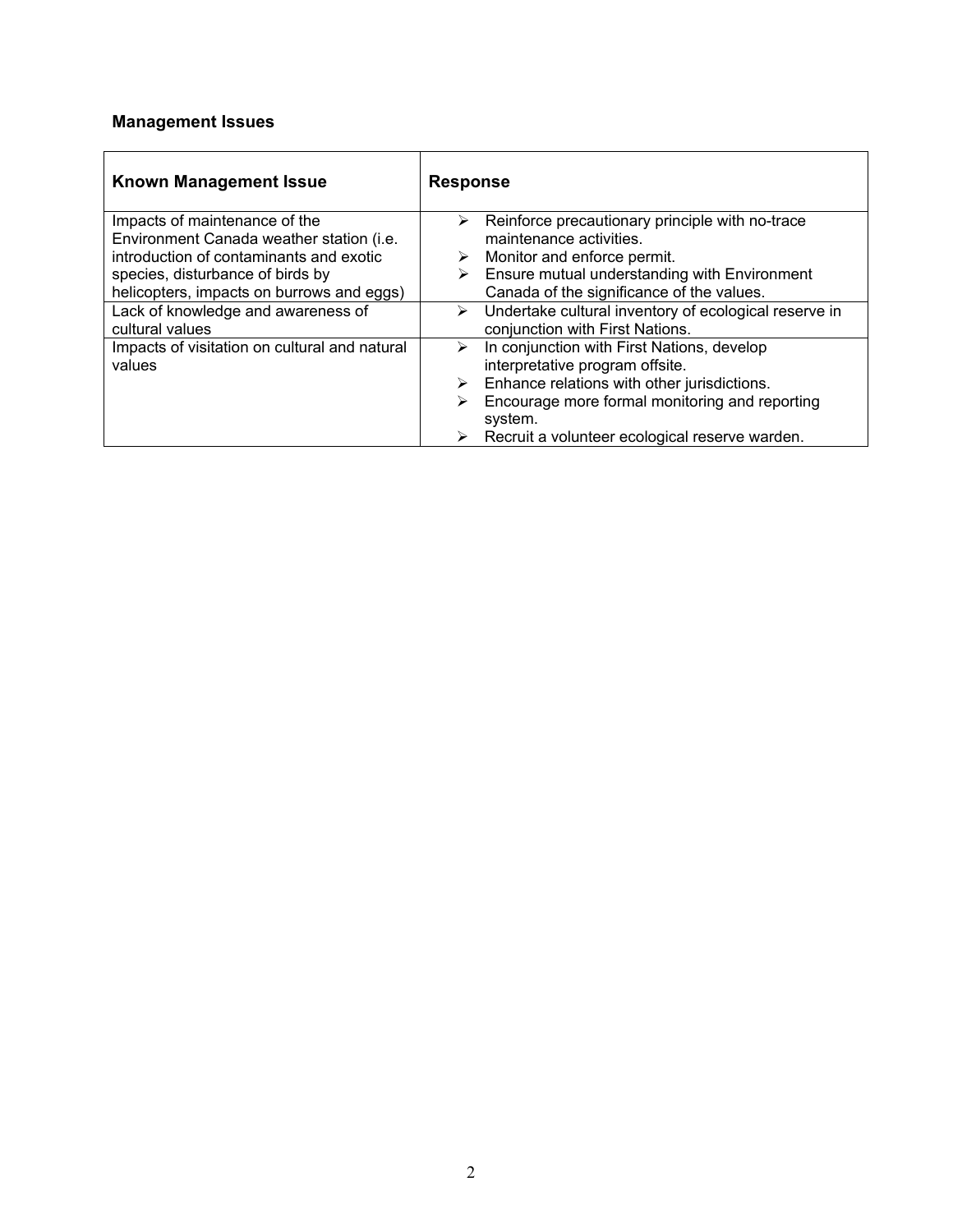# **Conservation**  Representation - ecosection Sartine Island Ecological Reserve is the 3<sup>rd</sup> largest contributor (1.58%) to the representation of the Vancouver Island Shelf *Terrestrial*  Ecosection (VIS). This ecosection is almost entirely protected (99.66%) by 7 protected areas. Lanz and Cox Islands Park is the major contributor (91.28%). Sartine Island is part of the Scott Islands Group which has a total of 4,076 hectares of foreshore. The Scott Islands are the  $4<sup>th</sup>$  largest contributor out of 28 protected areas to the representation of the Vancouver Island Shelf *Marine* Ecosection, which has only 5.39% protected provincially. - biogeoclimatic subzone/variant  $\Box$  Sartine Island Ecological Reserve makes a very minimal contribution (0.04%) to CWHvh1, which is well represented in the province at 19.3%. Special Features  $\boxtimes$  Unique plant communities, seabird colonies, sea lions, endemic deer mouse. Rare/Endangered Values *Red-listed species:* northern sea lion; common murre; and Brandt's cormorant. *Blue-listed species*: Cassin's auklet; tufted puffin, and hairy goldfields. *Yellow-listed species of conservation concern (S4)*: pelagic cormorant and black oystercatcher. *COSEWIC-listed Threatened*: Northern abalone. Scientific/Research Opportunities  $\boxtimes$  Breeding birds/sea lions **Recreation**  Representation backcountry Deckenbackcountry Not Applicable destination  $\Box$  Not Applicable<br>travel corridor  $\Box$  Not Applicable Not Applicable<br>Not Applicable local recreation Special Opportunities Not Applicable Education/Interpretation Opportunities  $\boxtimes$  Breeding birds – offsite **Cultural Heritage**  Representation and Contract Contract Contract Contract Values unknown Special Feature  $\Box$  None known at this time